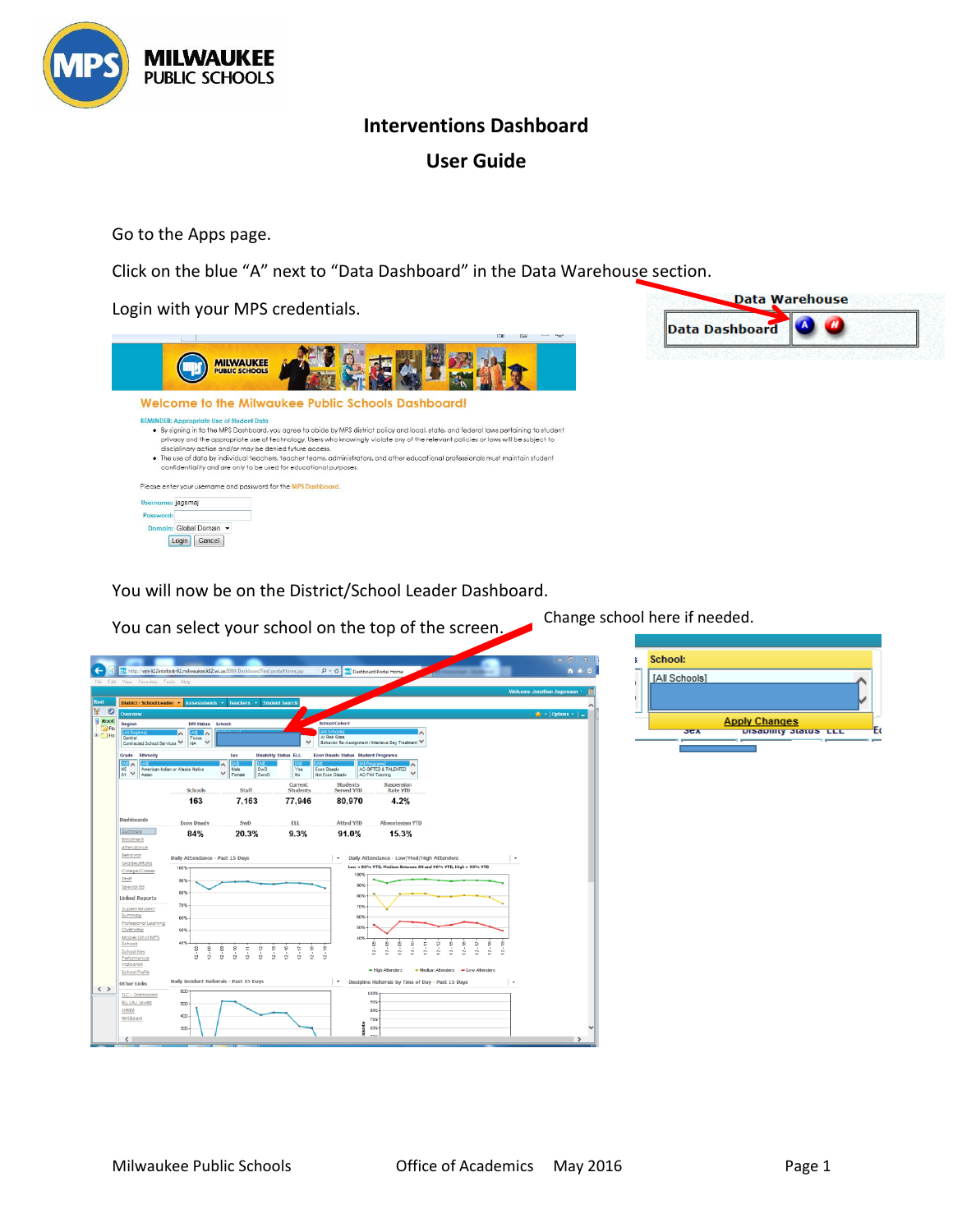# **Interventions Dashboard**



On the top of the screen, you will see the following filters:

| <b>Summary</b>                                                   |                                                                                        |                              |                              |                           |                    |                                                               |                                                                              |                                                       |                    |
|------------------------------------------------------------------|----------------------------------------------------------------------------------------|------------------------------|------------------------------|---------------------------|--------------------|---------------------------------------------------------------|------------------------------------------------------------------------------|-------------------------------------------------------|--------------------|
| Region<br>[All Regions]<br>Central<br>Contracted School Services | <b>DPI Status School:</b><br> [All]<br>∣∧<br><b>Focus</b><br>$\checkmark$<br><b>NA</b> |                              |                              |                           | ∣∧<br>$\checkmark$ | <b>School Cohort</b><br>[All Schools]<br><b>At Risk Sites</b> | Behavior Re-Assignment / Intensive Day Treatment V                           |                                                       |                    |
| <b>Ethnicity</b><br>Grade                                        |                                                                                        | <b>Sex</b>                   | <b>Disability Status ELL</b> |                           |                    |                                                               | <b>Econ Disady Status Student Programs</b>                                   | <b>School Year</b>                                    | <b>Inty Status</b> |
| $\frac{[AII]}{HS}$<br>American Indian or Alaska Native<br>Asian  | ັ                                                                                      | $\ $ [All]<br>Male<br>Female | [All]<br>SwD<br>SwoD         | [All]<br><b>Yes</b><br>No | [All]              | <b>Econ Disady</b><br>Not Econ Disadv                         | [All Programs]<br><b>AC-Attendance Support</b><br>AC-DIRECT NURSING SERVICES | 2015-2016 Active<br>2014-2015<br>$2013 - 2014$ $\vee$ | [All]<br>Inactive  |

These filters allow you to filter any report for region, DPI status, school, cohort, grade, ethnicity, sex, disability status, ELL, economically disadvantaged status, student program, school year, and active or inactive status (behavior only). "Active" plans are plans that have not reached the indicated end date in Infinite Campus (IC), "inactive" plans are plans that have passed the indicated end date in IC, and "all" will show all plans for the selected school year.

### **Behavior Intervention Dashboard**

The first graph shows the current interventions depending on filters above (school, year, active status, etc.). Clicking on the bar graph will drill to student names.



K8 Attendance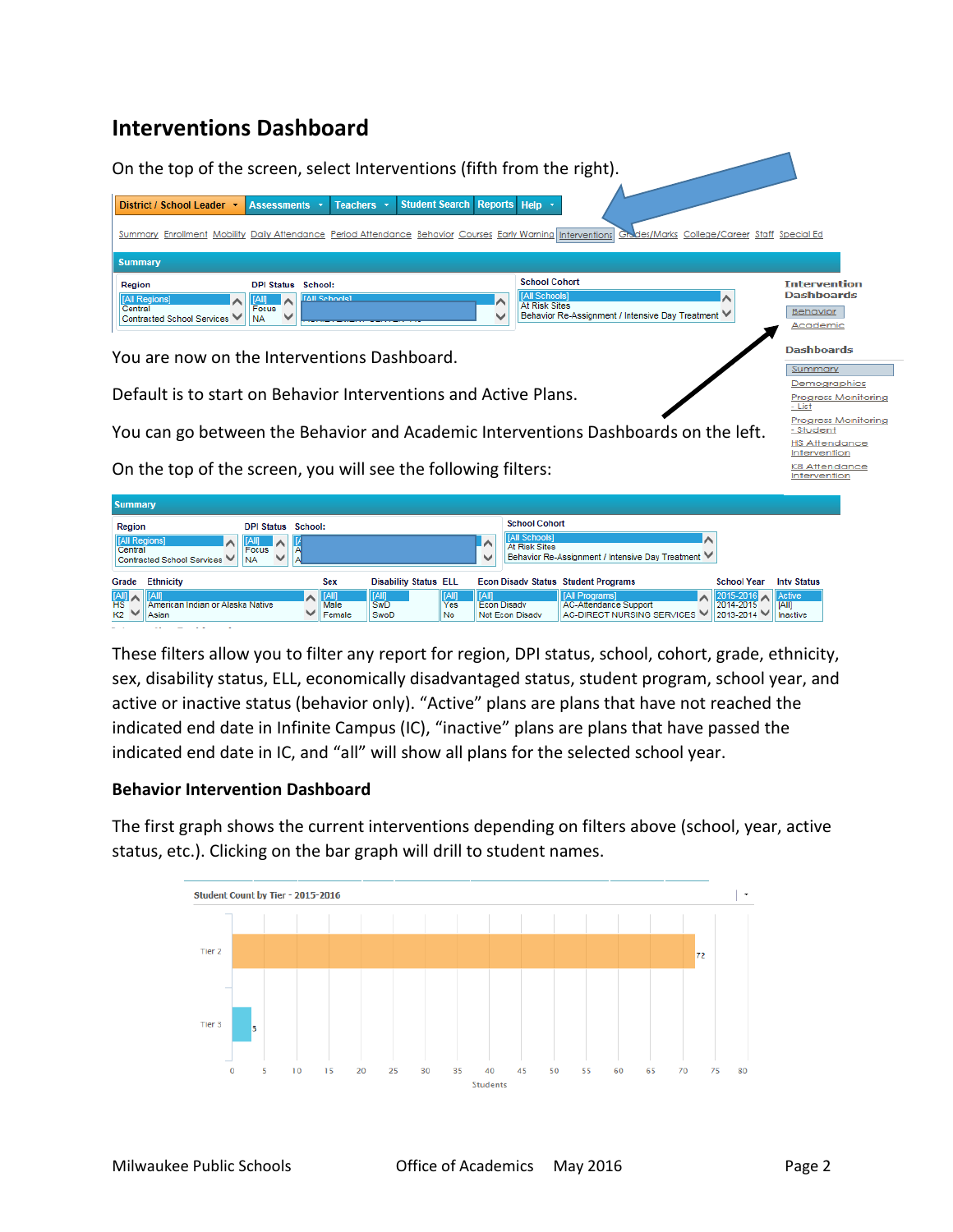Below the bar graph you will find a list of interventions and the number of students who have received each intervention.



To the right of this list, a pie chart shows the percentage of students served by each tier of intervention, depending on filters applied.

On the left side of the screen, you can navigate to the Demographics, Progress Monitoring - List,



On the Demographics Dashboard, you will see the following graphs:



| Displays the percentage of students in each grade level  | Shows the percentage of all students    |
|----------------------------------------------------------|-----------------------------------------|
| who have received an intervention, depending on filters  | who have received an intervention by    |
| applied. Above: 16% of students in grade 1 have received | grade subgroup. Above: 4% of all        |
| a behavior intervention.                                 | interventions are for K3-K5, and 96% of |
|                                                          | all interventions are for grades 1-5.   |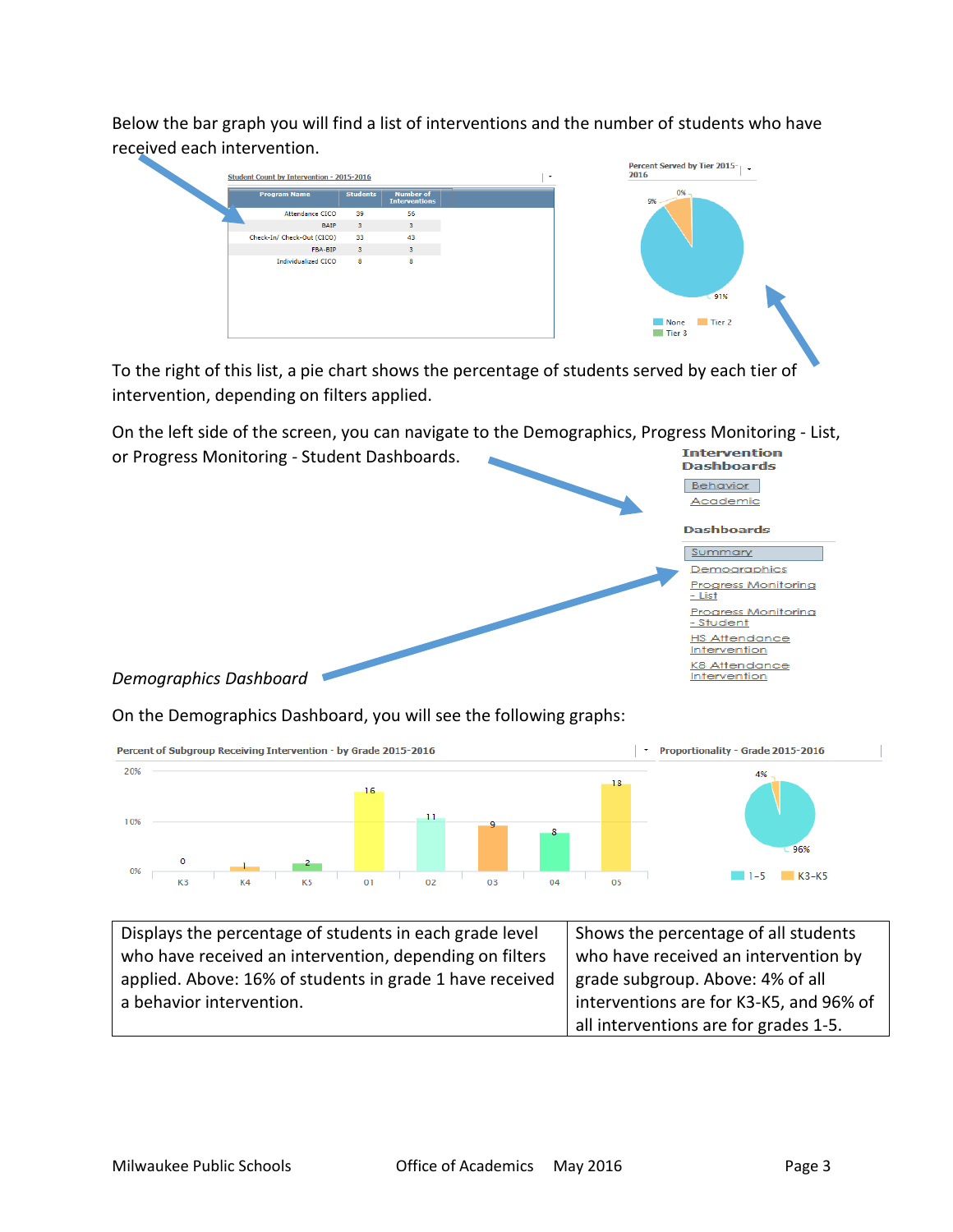

Displays the percentage of students in each ethnicity subgroup who have received an intervention, depending on filters applied. Above: 22% of black students have received a behavior intervention. Shows the percentage of all students who have received an intervention by ethnicity subgroup. Above: 30% of all interventions are black students and 7% of all interventions are for white students.



Displays the percentage of students in each sex subgroup who have received an intervention, depending on filters applied. Above: 7% of female students have received a behavior intervention. Shows the percentage of all students who have received an intervention by sex subgroup. Above: 60% of all interventions are for male students.



| Displays the percentage of students with or without a        | Shows the percentage of all students   |
|--------------------------------------------------------------|----------------------------------------|
| disability who have received an intervention, depending      | who have received an intervention by   |
| on filters applied. Above: 11% of students with a disability | disability subgroup. Above: 66% of all |
| have received a behavior intervention.                       | interventions are for students without |
|                                                              | a disability.                          |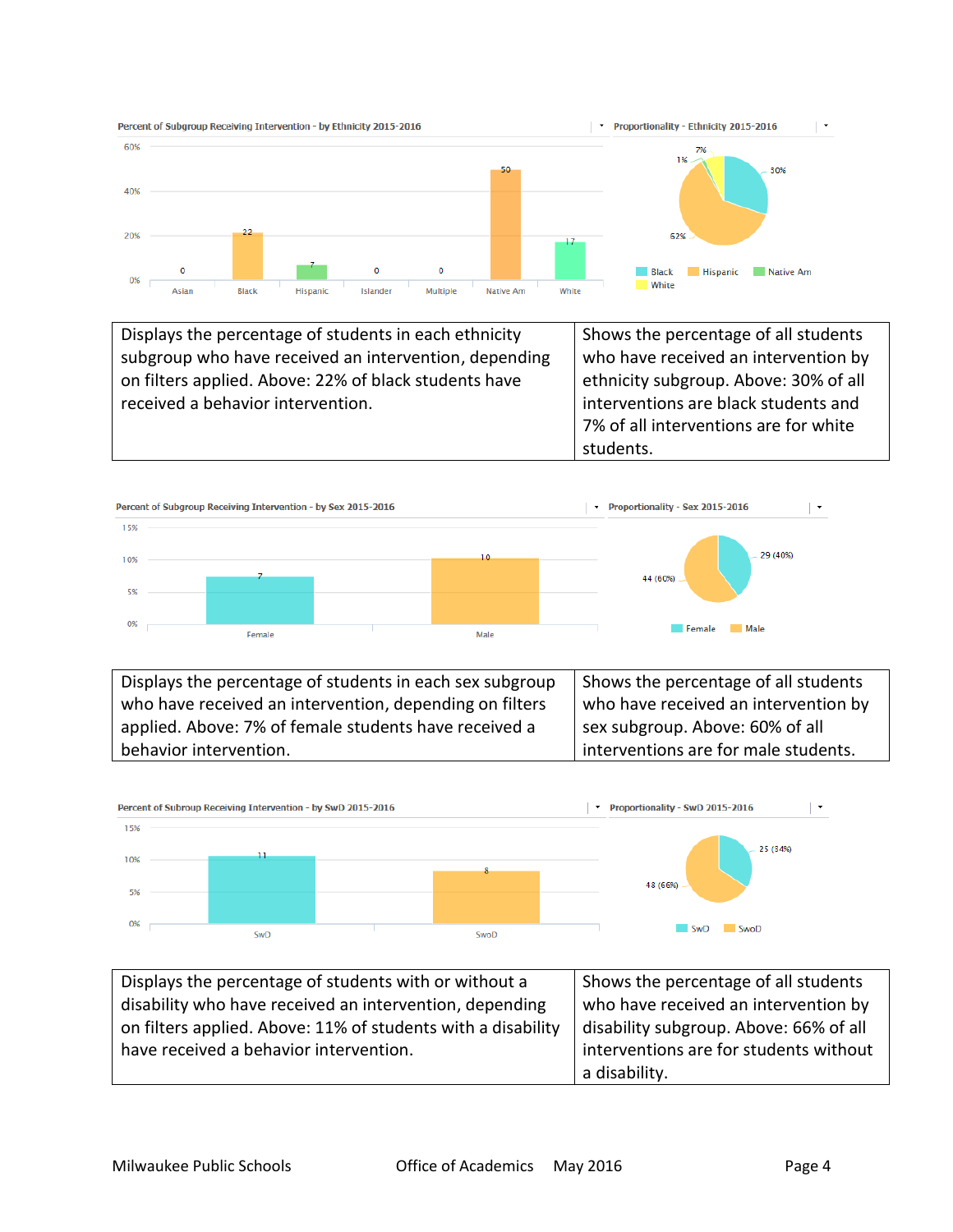

Displays the percentage of students who have received an intervention by ELL status, depending on filters applied. Above: 11% of non-ELL students have received a behavior intervention. Shows the percentage of all students who have received an intervention by ELL subgroup. Above: 26% of all interventions are for ELL students.

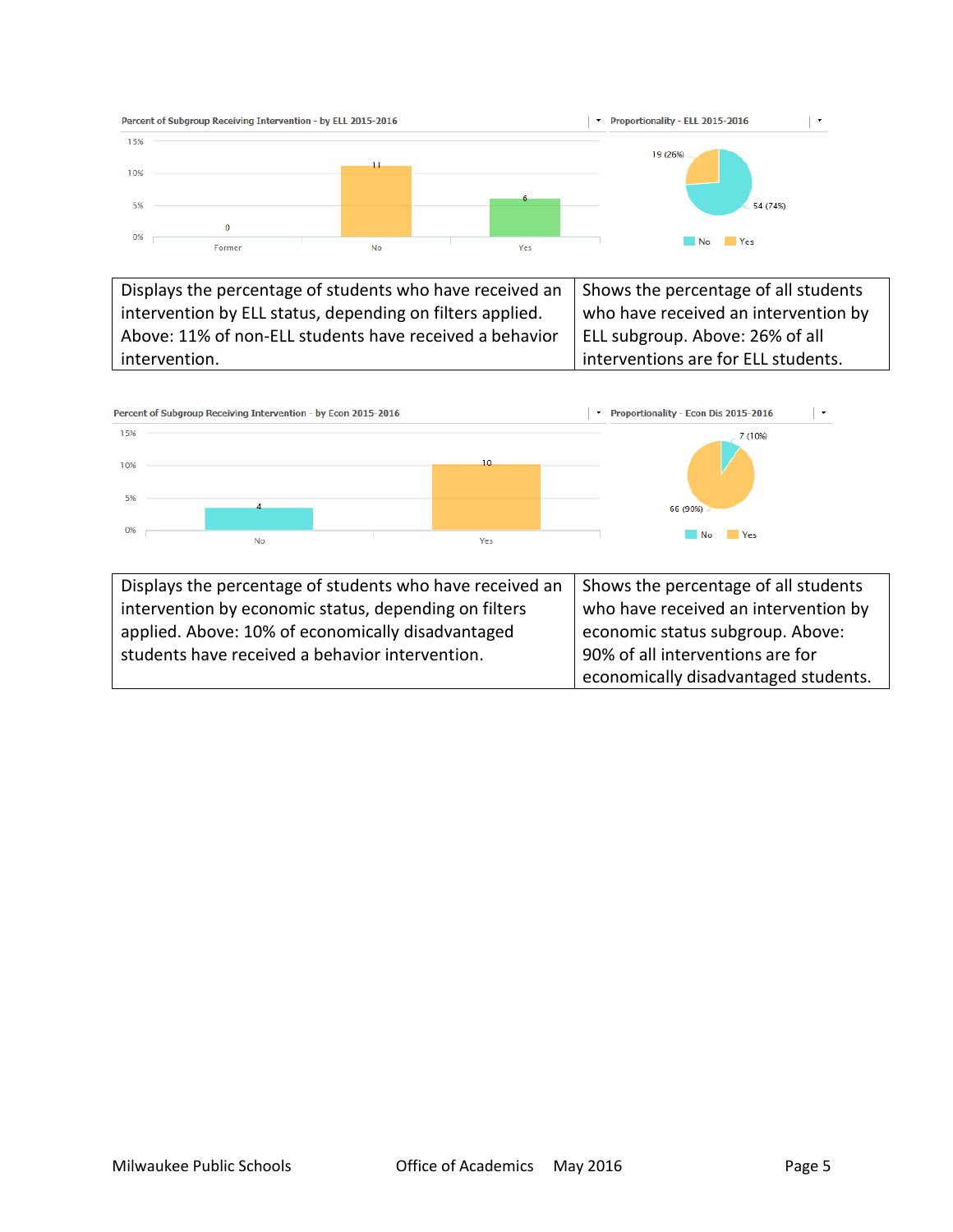### *Progress Monitoring - List*

Once on the Progress Monitoring - List Dashboard, you will see a list of students who have received a behavior intervention documented on Infinite Campus.

| <b>Progress Monitoring - List</b>                                                                 |                                                                       |                                   |                              |                         |                        |                                                                      |                                            |                                                         |                                                              |                        |                        |                          |
|---------------------------------------------------------------------------------------------------|-----------------------------------------------------------------------|-----------------------------------|------------------------------|-------------------------|------------------------|----------------------------------------------------------------------|--------------------------------------------|---------------------------------------------------------|--------------------------------------------------------------|------------------------|------------------------|--------------------------|
| Region<br>[All Regions]<br>Central<br>Contracted School Services                                  | <b>DPI Status</b><br>[All]<br>╶<br>Focus<br>$\checkmark$<br><b>NA</b> | School:                           |                              |                         |                        | <b>School Cohort</b><br><b>[All Schools]</b><br><b>At Risk Sites</b> |                                            | ∧<br>Behavior Re-Assignment / Intensive Day Treatment V |                                                              |                        |                        |                          |
| <b>Ethnicity</b><br>Grade                                                                         |                                                                       | <b>Sex</b>                        | <b>Disability Status ELL</b> |                         |                        |                                                                      | <b>Econ Disady Status Student Programs</b> |                                                         | <b>School Year</b>                                           |                        | <b>Inty Status</b>     |                          |
| [All]<br>$\begin{array}{c}\n\boxed{[A  ]}\\ \boxed{H3}\\ \boxed{H4}\n\end{array}$<br><b>Asian</b> | American Indian or Alaska Native                                      | $\ $ [All]<br>ㅅ<br>Male<br>Female | [All]<br>SwD<br>SwoD         | $\sim$<br>Yes<br>Former | $\left  \right $ [All] | <b>Econ Disadv</b><br>Not Econ Disadv                                | [All Programs]                             | AC-Attendance Support<br>AC-DIRECT NURSING SERVICES V   | $2015 - 2016$ $\wedge$<br>2014-2015<br>$12013 - 2014$ $\vee$ | <b>ITAIN</b><br>Active | Inactive               |                          |
| <b>Intervention</b><br><b>Dashboards</b>                                                          | Behavior Intervention - Student Progress Monitoring - 2015-2016       |                                   |                              |                         |                        |                                                                      |                                            |                                                         |                                                              |                        |                        | $\overline{\phantom{a}}$ |
| Behavior<br>Academic                                                                              | <b>Student</b><br><b>ID</b>                                           | <b>Student Name</b>               |                              | <b>Ethnicity</b>        | <b>ESL</b>             |                                                                      | <b>SPED Grade HMRM</b><br>---              | <b>Intervention Goal</b>                                |                                                              | Ava<br><b>Score</b>    | <b>Scores</b><br>$80+$ |                          |

This will create a list of students that can be filtered by grade, ethnicity, sex, disability status, ELL, economically disadvantaged status, student program, school year, and active or inactive status. The list that is created shows student ID, student name, ethnicity, ESL, special education status, grade, homeroom, intervention name, average score, and the percentage of scores above 80%. Each column can be sorted highest to lowest, or lowest to highest by clicking on the column heading. Student name can be clicked to see student progress **Dashboards** monitoring graph.



*Progress Monitoring - Student Dashboard*

Once on the Progress Monitoring Dashboard, you have to select a student in the upper right corner.

|                                  | <b>Progress Monitoring</b>                              |                           |                                     |                              |           |              |                                              |                                                              |                        |                      |
|----------------------------------|---------------------------------------------------------|---------------------------|-------------------------------------|------------------------------|-----------|--------------|----------------------------------------------|--------------------------------------------------------------|------------------------|----------------------|
| Region                           |                                                         | <b>DPI Status School:</b> |                                     |                              |           |              | <b>School Cohort</b>                         |                                                              | <b>Student</b>         |                      |
| [All Regions]                    | [All]<br>$\sim$                                         | ╶                         |                                     |                              |           | i A          | <b>[All Schools]</b><br><b>At Risk Sites</b> | ㅅ                                                            | [Select a Student]     | $\checkmark$         |
| Central                          | <b>Focus</b><br>Contracted School Services<br><b>NA</b> |                           |                                     |                              |           | $\checkmark$ |                                              | Behavior Re-Assignment / Intensive Day Treatment V           |                        |                      |
| Grade                            | <b>Ethnicity</b>                                        |                           | <b>Sex</b>                          | <b>Disability Status ELL</b> |           |              |                                              | <b>Econ Disady Status Student Programs</b>                   | <b>School Year</b>     | Intervention         |
| $\frac{\text{[All]}}{\text{HS}}$ |                                                         |                           | $\triangle$ $\sqrt{ \text{[All]} }$ | [All]                        | IAIII     | <b>TAIT</b>  |                                              | [All Programs]                                               | 2015-2016              | [Select a Student] v |
| $K2$ $\vee$                      | American Indian or Alaska Native<br>Asian               |                           | Male<br>Female                      | <b>SwD</b><br>SwoD           | Yes<br>No |              | <b>Econ Disady</b><br>Not Econ Disadv        | <b>AC-Attendance Support</b><br>AC-DIRECT NURSING SERVICES V | 2014-2015<br>2013-2014 |                      |
|                                  | Please select Filter values to display Dashboard.       |                           |                                     |                              |           |              |                                              |                                                              |                        |                      |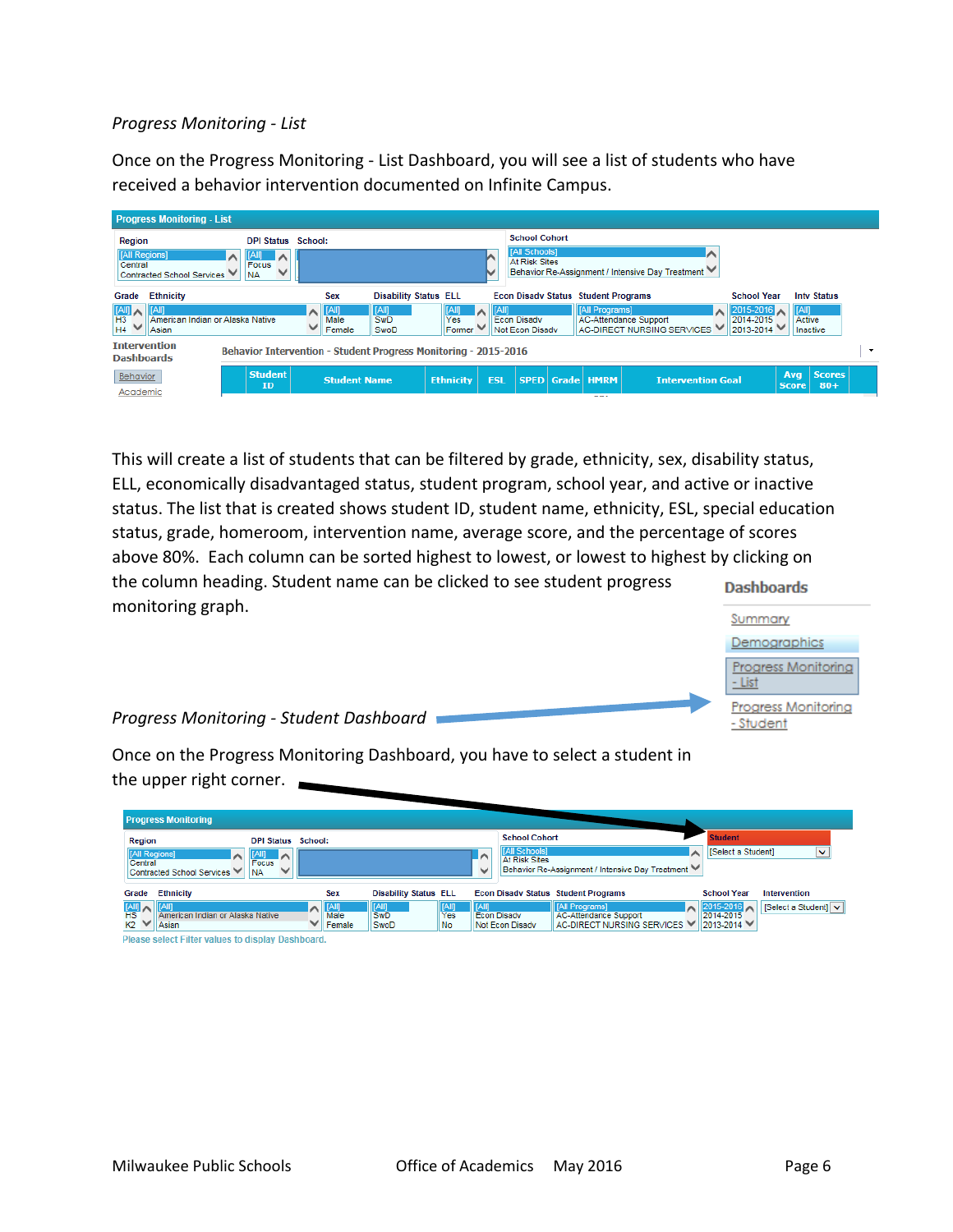Once a student is selected, the following will appear: the intervention name and a graph of all their data points, baseline, and target (or goal). You can click on the graph to drill to a list of scores. To the right of the graph you will find the student's average score and percentage of scores above 80%.



Lines on the graph can be turned off by clicking the title in the legend below the graph.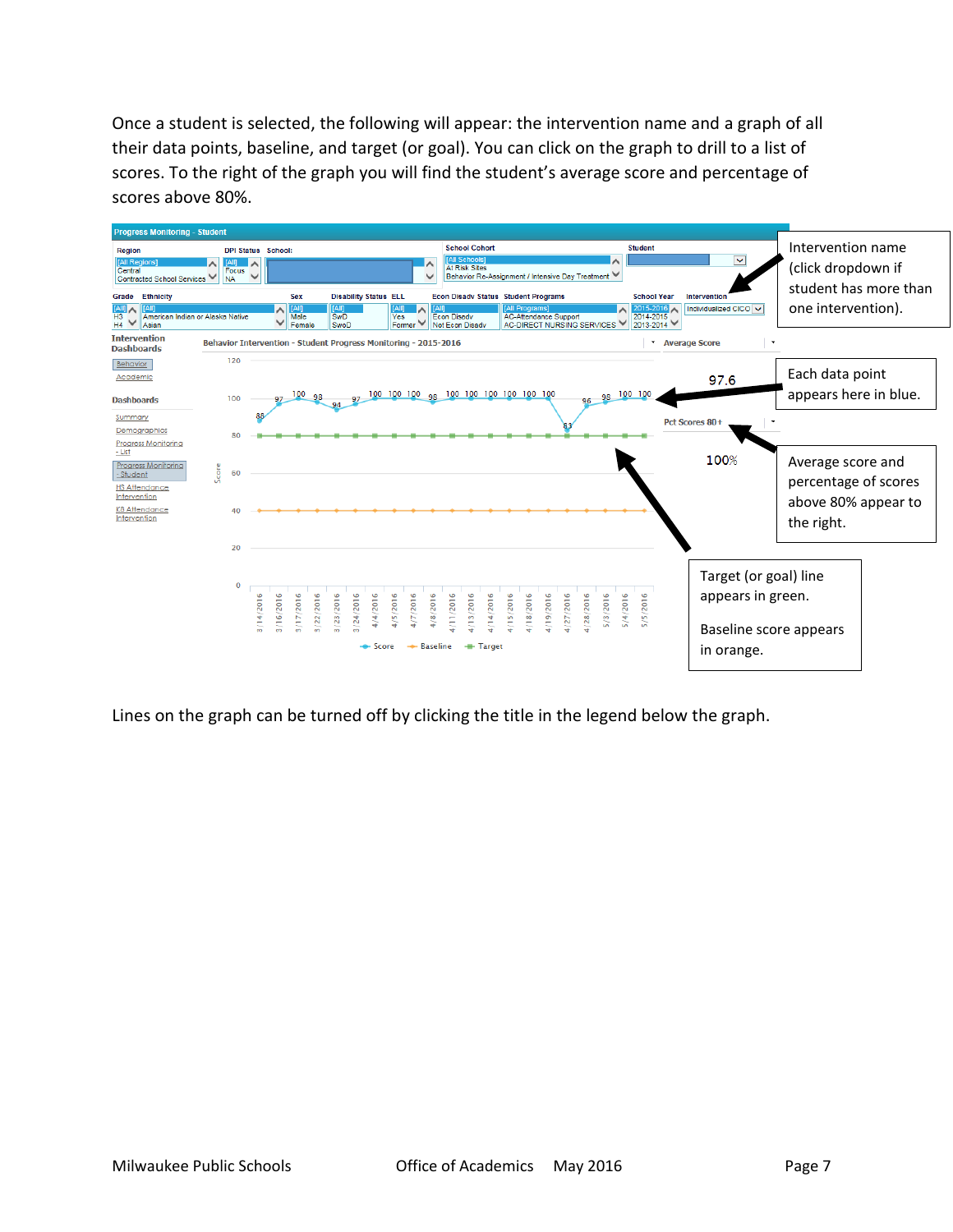#### **Intervention Dashboards Academic Dashboard** Behavior Click on Academic on the left side to go to Academic Intervention Dashboard. Academic

On the Summary Dashboard, you will see a chart of the total number of interventions for reading, mathematics, and early literacy, depending on the filters applied. You can click on any graph to drill to a list of students.

For a student to appear on this dashboard, he or she must have a goal set in STAR for progress monitoring. Individual staff members should go on STAR and set a goal for students who are receiving a Tier 2 or Tier 3 intervention as part of their school's RtI framework.



Below the graph is a table listing each intervention, the number of students, and the average number of times tested on STAR.

To the right of the table is a graph showing the percentage of all students who are being progress monitored on each STAR test. In the graph above, 97% of all students at this school are not being progress monitored on STAR, and 3% are being progress monitored on STAR math.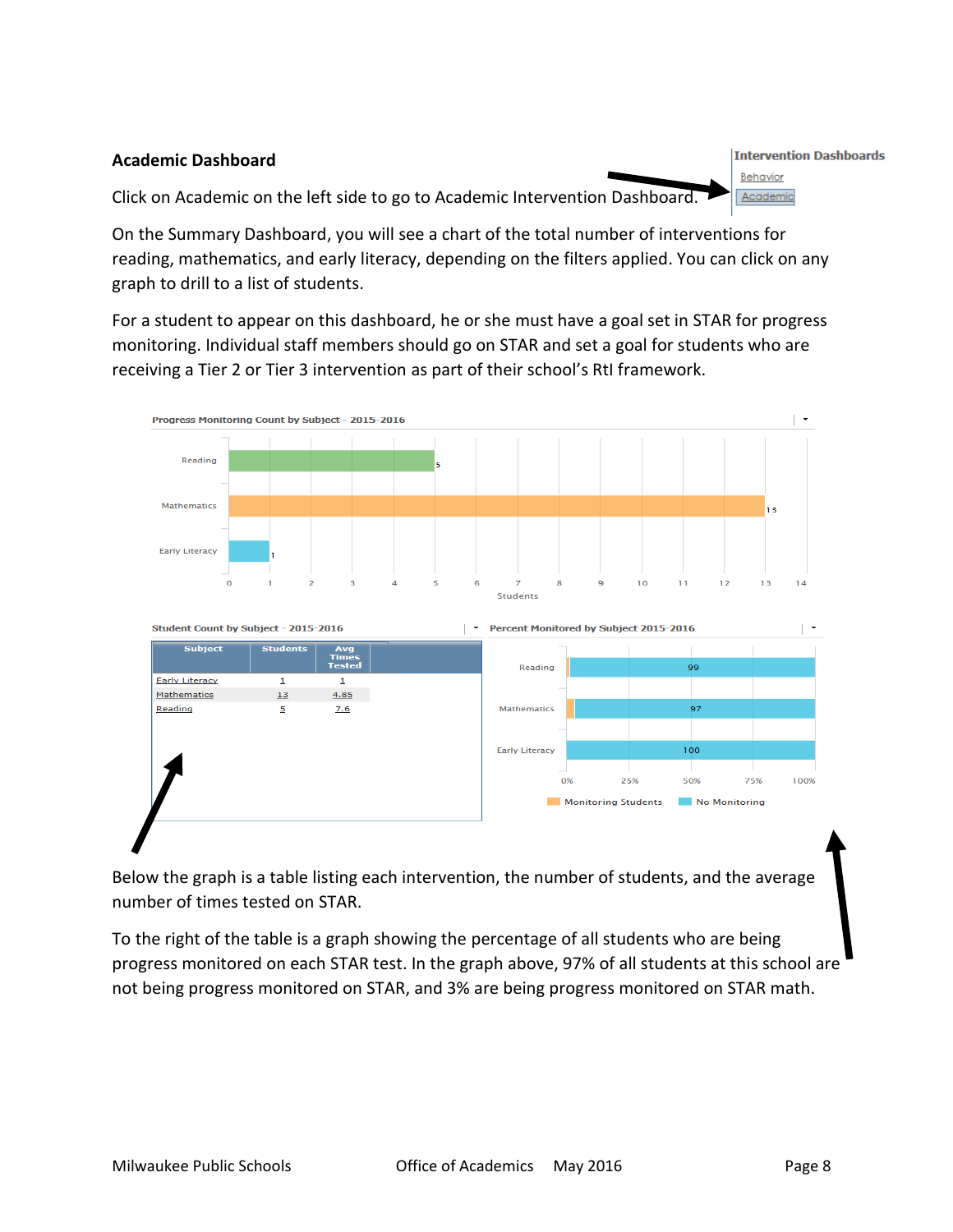

### On the Demographics Dashboard, you will see the following graphs:



Displays the percentage of students in each grade level who are receiving an intervention documented in STAR, depending on filters applied. Above: 13% of students in grade 5 are being progress monitored. Shows the percentage of all students who are receiving an intervention documented in STAR. Above: 15% of all students being progress monitored are



| Displays the percentage of students in each ethnicity     | Shows the percentage of all students   |
|-----------------------------------------------------------|----------------------------------------|
| subgroup who are receiving an intervention documented     | who are receiving an intervention      |
| in STAR, depending on filters applied. Above: 4% of black | documented in STAR by ethnicity        |
| students are being progress monitored.                    | subgroup. Above: 15% of all students   |
|                                                           | being progress monitored are Hispanic. |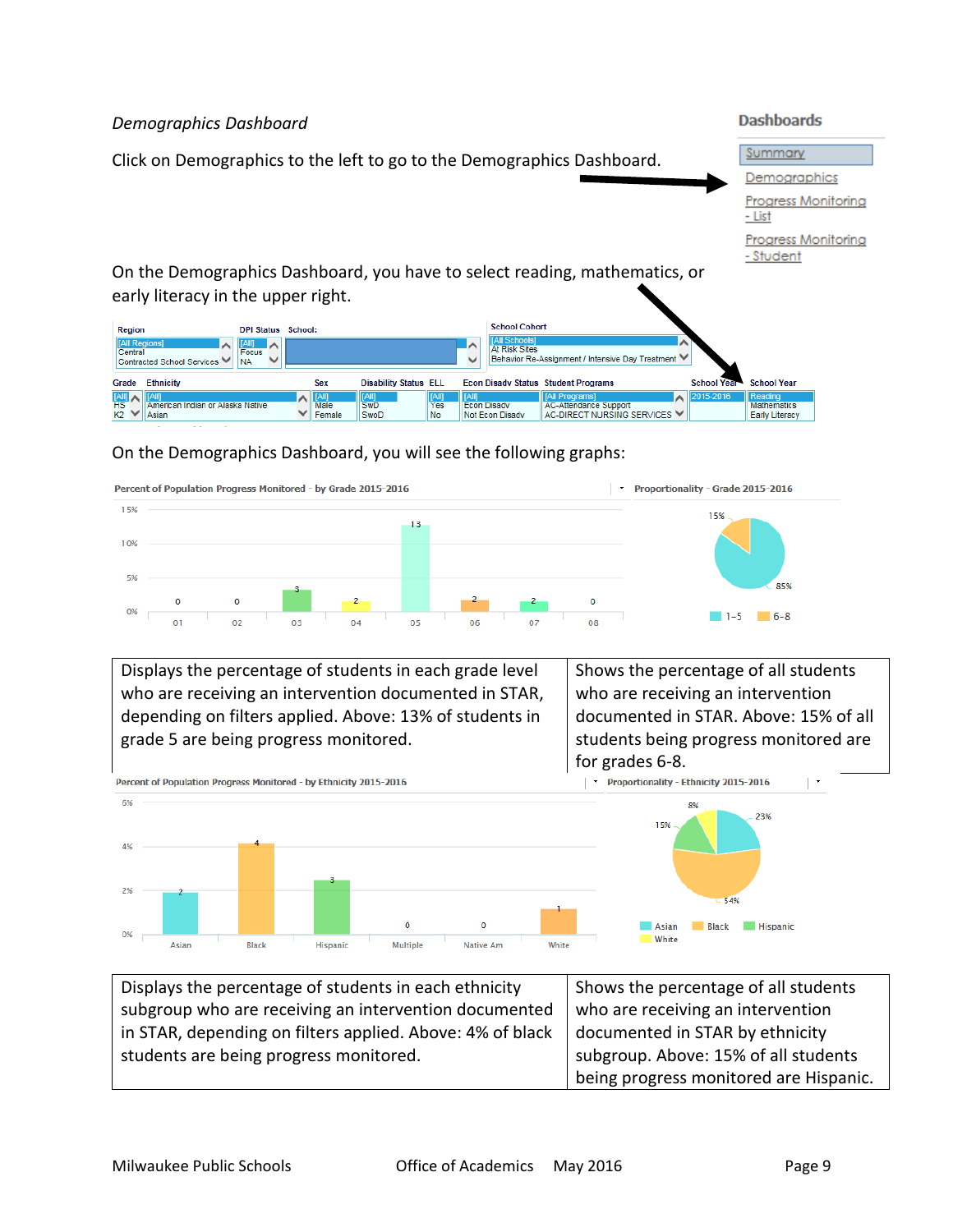

Displays the percentage of students with or without a disability who are receiving an intervention documented in STAR, depending on filters applied. Above: 5% of students with a disability are being progress monitored. Shows the percentage of all students who are receiving an intervention documented in STAR by disability subgroup. Above: 31% of all students being progress monitored have a disability.



Displays the percentage of students who are receiving an intervention documented in STAR, depending on filters applied. Above: 3% of non-ELL students are being progress monitored. Shows the percentage of all students who are receiving an intervention documented in STAR by ELL subgroup. Above: 8% of all students being progress monitored are ELL students.



| Displays the percentage of students who are receiving an | Shows the percentage of all students  |
|----------------------------------------------------------|---------------------------------------|
| intervention documented in STAR, depending on filters    | who are receiving an intervention     |
| applied. Above: 3% of economically disadvantaged         | documented in STAR by economic        |
| students are being progress monitored.                   | status subgroup. Above: 77% of all    |
|                                                          | students being progress monitored are |
|                                                          | economically disadvantaged students.  |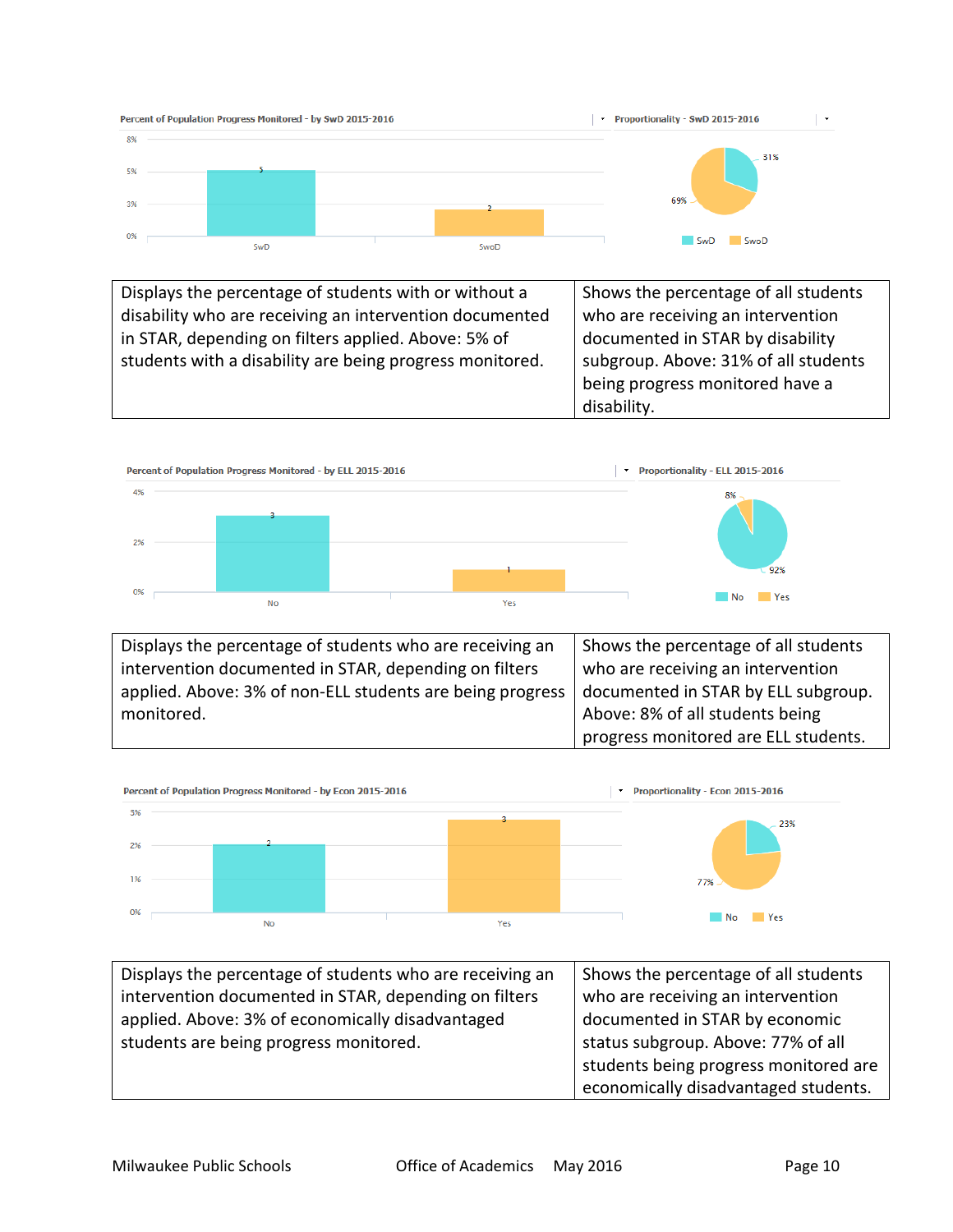

### *Progress Monitoring - List*

Once on the Progress Monitoring - List Dashboard, you will see a list of students who have received an academic intervention with a goal established on STAR.

| <b>Progress Monitoring - List</b>                                                                 |                                                                    |        |                             |                                     |                       |              |                                       |                                                               |                       |                                                  |                                      |                              |                                     |          |                               |           |                                              |                   |                          | Options $\cdot$ $\vert$ $\vert$ |         |
|---------------------------------------------------------------------------------------------------|--------------------------------------------------------------------|--------|-----------------------------|-------------------------------------|-----------------------|--------------|---------------------------------------|---------------------------------------------------------------|-----------------------|--------------------------------------------------|--------------------------------------|------------------------------|-------------------------------------|----------|-------------------------------|-----------|----------------------------------------------|-------------------|--------------------------|---------------------------------|---------|
| Region<br>[All Regions]<br>Central<br>Contracted School Services                                  | <b>DPI Status School:</b><br>$ A  $ $\wedge$<br>Focus<br><b>NA</b> |        |                             |                                     |                       | $\checkmark$ |                                       | <b>School Cohort</b><br><b>[All Schools]</b><br>At Risk Sites |                       | Behavior Re-Assignment / Intensive Day Treatment |                                      |                              |                                     |          |                               |           |                                              |                   |                          |                                 |         |
| <b>Ethnicity</b><br>Grade                                                                         |                                                                    |        | <b>Sex</b>                  | <b>Disability Status ELL</b>        |                       |              |                                       | <b>Econ Disady Status Student Programs</b>                    |                       |                                                  |                                      |                              | <b>School Year</b><br><b>Status</b> |          | <b>Subject</b>                |           |                                              |                   |                          |                                 |         |
| $\frac{1}{2}$<br><b>AIP</b><br>$H_3$<br>$H_4$ $\vee$<br>American Indian or Alaska Native<br>Asian |                                                                    | $\sim$ | $ $ [All]<br>Male<br>Female | [AII]<br><b>SwD</b><br>SwoD         | [Al]<br>Yes<br>Former |              | <b>Econ Disadv</b><br>Not Econ Disady |                                                               | <b>[All Programs]</b> | <b>AC-Attendance Support</b>                     | A<br>AC-DIRECT NURSING SERVICES      | 2015-2016                    | [All]<br>Active                     | Inactive | Reading<br><b>Mathematics</b> |           |                                              |                   |                          |                                 |         |
| <b>Intervention</b><br><b>Dashboards</b>                                                          | Academic Interventions - Student Progress Monitoring - 2015-2016   |        |                             |                                     |                       |              |                                       |                                                               |                       |                                                  |                                      |                              |                                     |          |                               |           |                                              |                   |                          |                                 | $\cdot$ |
| Behavior<br>Academic                                                                              | <b>Student</b><br>ID                                               |        | <b>Student Name</b>         | Subject   ESL   SPED   Grade   HMRM |                       |              |                                       |                                                               | Intv<br><b>Status</b> | <b>Inty End</b><br><b>Date</b>                   | First<br><b>Score</b><br><b>Date</b> | <b>First</b><br><b>Score</b> | Last Score   Last  <br><b>Date</b>  |          | Intv<br>Score Weeks Change    | <b>SS</b> | <b>Avg</b><br><b>Weekly</b><br><b>Growth</b> | Goal<br><b>SS</b> | Weekly<br>Growth<br>Goal |                                 |         |

This will create a list of students that can be filtered by grade, ethnicity, sex, disability status, ELL, economically disadvantaged status, student program, school year, active or inactive status, and subject. The list that is created shows student ID, student name, subject, ESL, special education status, grade, homeroom, intervention status, intervention end date (as selected on STAR), first score date, first score in scaled score, last score date, last score in scaled score, weeks of intervention, scaled score change (from first score to last score), average weekly growth of scaled score, goal scaled score (as selected in STAR), and weekly growth of goal. Each column can be sorted highest to lowest, or lowest to highest by clicking on the column heading. Student name can be clicked to see student progress monitoring graph.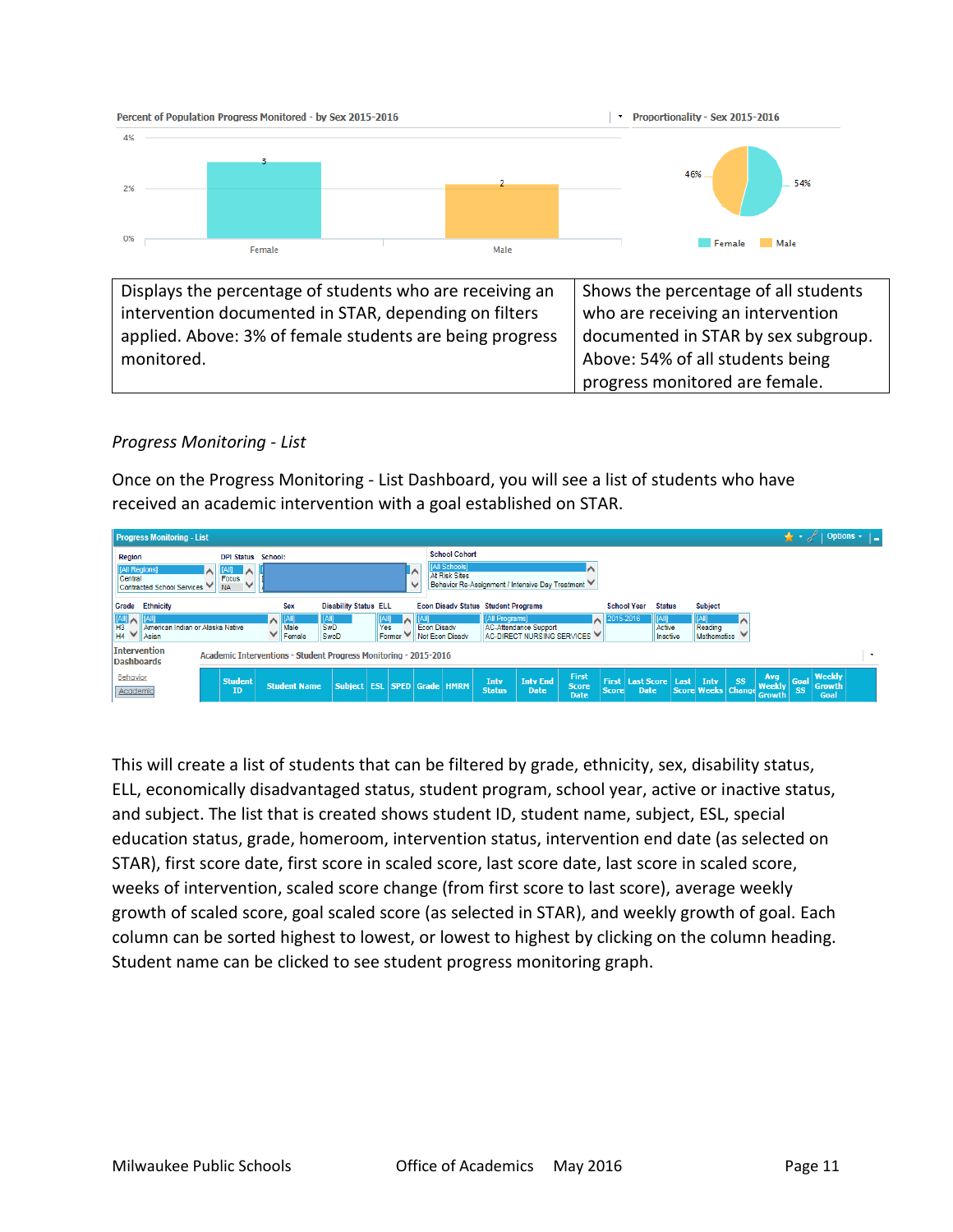### *Progress Monitoring - Student*

Ţ

|                                       |                                                                           |                             |                               |                              |                                |                                                      |                                                                              | Dajiliyai uj                            |  |
|---------------------------------------|---------------------------------------------------------------------------|-----------------------------|-------------------------------|------------------------------|--------------------------------|------------------------------------------------------|------------------------------------------------------------------------------|-----------------------------------------|--|
|                                       | Click on Growth - Student to see progress monitoring graph for a specific |                             |                               |                              |                                |                                                      |                                                                              | Summary                                 |  |
|                                       | student.                                                                  |                             |                               |                              |                                |                                                      |                                                                              | Demographics                            |  |
|                                       |                                                                           |                             |                               |                              |                                |                                                      |                                                                              | Progress Monitoring<br>- List           |  |
|                                       | Select student name and intervention on left side of screen.              |                             |                               |                              |                                |                                                      |                                                                              | <b>Progress Monitoring</b><br>- Student |  |
|                                       | <b>Progress Monitoring - Student</b>                                      |                             |                               |                              |                                |                                                      |                                                                              |                                         |  |
| Region                                |                                                                           | <b>DPI Status School:</b>   |                               |                              |                                | <b>School Cohort</b>                                 |                                                                              |                                         |  |
| [All Regions<br>Central<br>Contracted | <b>School Services</b>                                                    | [All]<br>Focus<br><b>NA</b> |                               |                              | ∣∧<br>v                        | [All Schools]<br><b>At Risk Sites</b>                | Behavior Re-Assignment / Intensive Day Treatment ₩                           |                                         |  |
| <b>Student</b>                        |                                                                           |                             |                               |                              |                                |                                                      |                                                                              |                                         |  |
| <b>Intervention</b>                   |                                                                           |                             |                               |                              |                                |                                                      |                                                                              |                                         |  |
|                                       | [Select Intervention]                                                     |                             | $\checkmark$                  |                              |                                |                                                      |                                                                              |                                         |  |
| Grade                                 | <b>Ethnicity</b>                                                          |                             | <b>Sex</b>                    | <b>Disability Status ELL</b> |                                | <b>Econ Disady Status Student Programs</b>           |                                                                              | <b>School Year</b>                      |  |
| H <sub>3</sub><br>H4                  | American Indian or Alaska Native<br>Asian                                 |                             | <b>TAIN</b><br>Male<br>Female | [AM]<br>SwD<br>SwoD          | <b>TAIT</b><br>Yes<br>Former V | <b>TAIT</b><br><b>Econ Disadv</b><br>Not Econ Disady | [All Programs]<br><b>AC-Attendance Support</b><br>AC-DIRECT NURSING SERVICES | 2015-2016<br>$\hat{\phantom{a}}$        |  |
|                                       | Please select Filter values to display Dashboard.                         |                             |                               |                              |                                |                                                      |                                                                              |                                         |  |

You will then see a progress monitoring graph of all STAR tests the student has taken in the area in which he or she has a goal set on STAR. Scores are reported in scaled score. The green line is the goal line from STAR and goes from the student's first score to the end of the intervention plan goal score (this is as determined in STAR). The blue data data points are the student's scores on STAR.



Dachhoardc